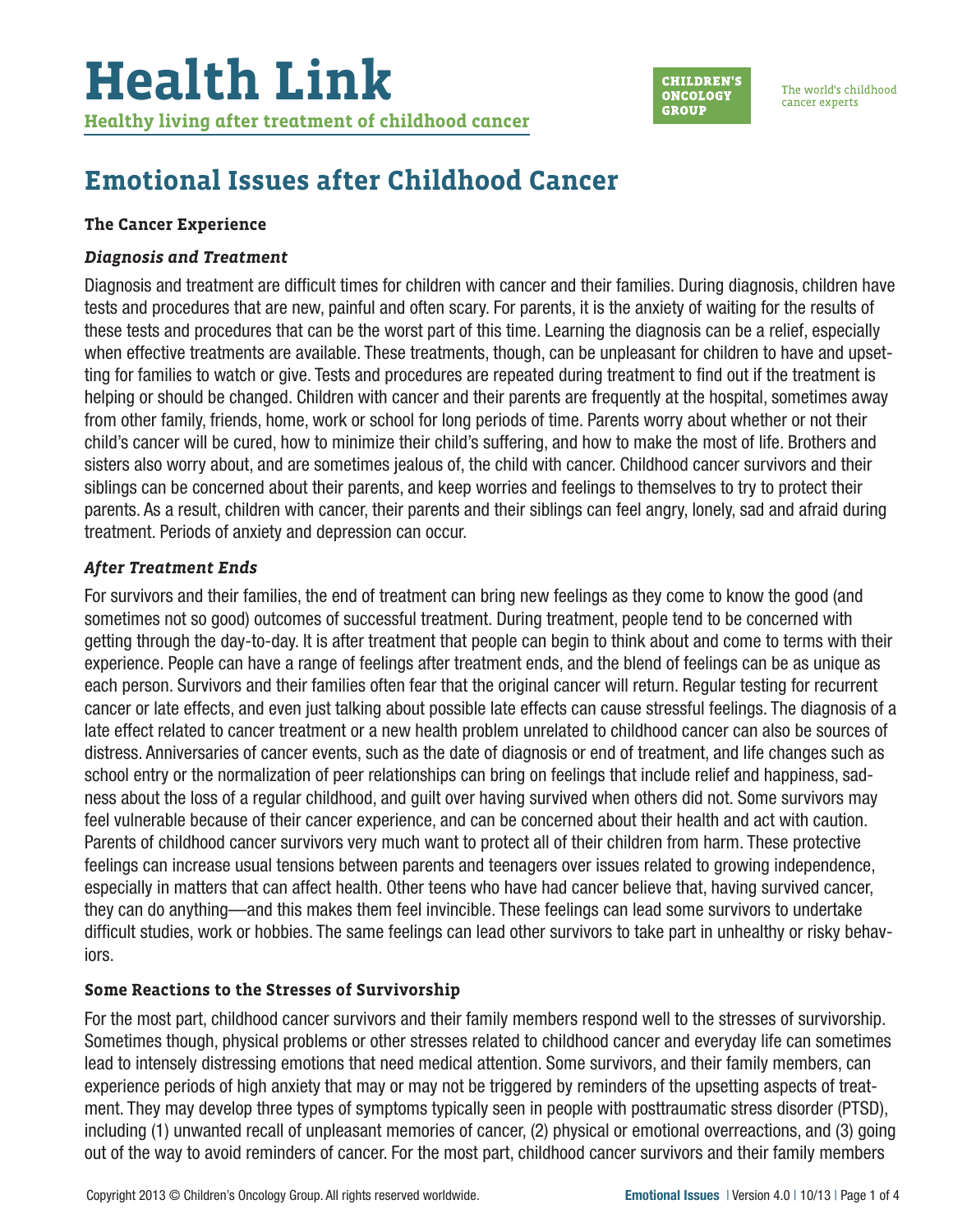# **Health Link Healthy living after treatment of childhood cancer**

**CHILDREN'S ONCOLOGY GROUP** 

The world's childhood cancer experts

do not develop all three types of symptoms and PTSD. Yet one or two of these symptoms can nonetheless get in the way of relationships, school, work and other key areas of daily life in survivorship.

Personal growth can be another reaction to the stresses of survivorship. After years of living with childhood cancer, some survivors and their family members may find that they have undergone meaningful and beneficial changes in themselves, their relationships with other people, and their values as a result of their experiences. It does not mean that these survivors would choose to have had cancer, but that they have been able to find some positive changes in their lives as a result of surviving that stressful experience. Experiencing these positive changes is sometimes referred to as posttraumatic growth.

#### **Risk Factors**

Several factors can affect the development of depression and anxiety with symptoms of posttraumatic stress after diagnosis and treatment of childhood cancer, including:

- Female gender
- Adolescent or young adult age
- Prior trauma
- Mental health or learning problems before childhood cancer
- Low levels of social support
- Parental history of depression, anxiety, or PTSD
- Cancer of the brain or spine (central nervous system [CNS])
- Cancer treatment to the CNS (radiation to head, chemotherapy into spinal fluid)
- Treatment with Hematopoietic Cell Transplant (bone marrow or stem cell transplant)

#### **When to Seek Help**

People with distress that (1) lasts two weeks or more, and/or (2) interferes with their ability to do key home, school or work tasks, should call their healthcare provider to discuss the need for a referral to a mental health professional. Because physical health problems can cause these same symptoms, a thorough check-up by your primary healthcare professional is recommended if they occur. Some possible signs that help is needed can include:

- Changes in appetite and weight
- Crying easily or being unable to cry
- Constant tiredness and low energy level
- Sleeping a lot
- Not sleeping well
- Feeling hopeless; thoughts of death, escape, suicide
- Increased irritability
- Decreased interest in activities that had been pleasurable in the past
- Unwanted recall of painful aspects of cancer
- Feeling extremely fearful, upset or angry when thinking about cancer
- Physical reactions (rapid heart rate, shortness of breath, nausea) when thinking about cancer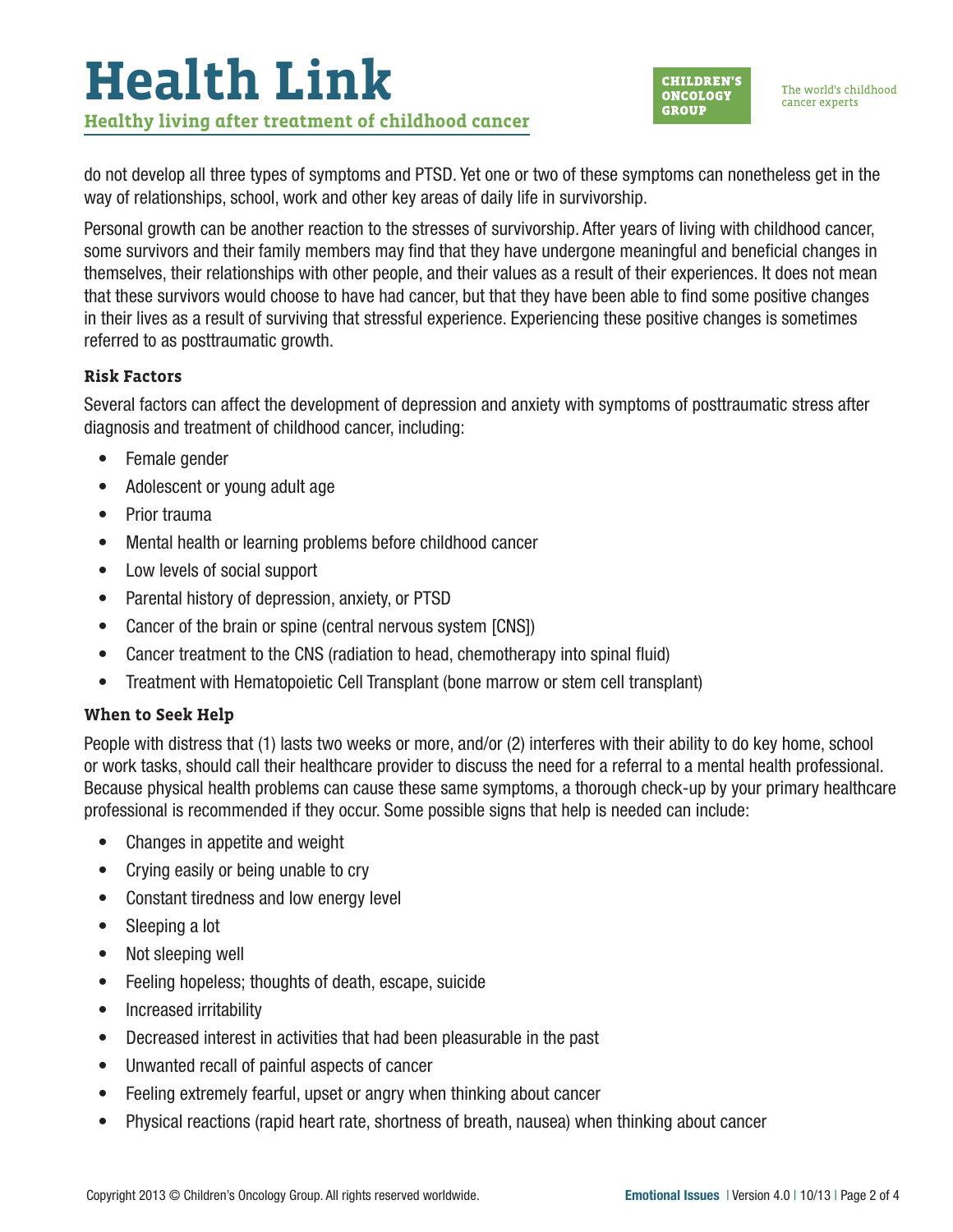## **Health Link Healthy living after treatment of childhood cancer**



The world's childhood cancer experts

- Avoiding health care visits
- Refusing to talk about cancer

#### **Share Your Concerns with Your Healthcare Provider**

If you experience distress, discuss it with your primary health care provider or childhood cancer specialist. Your distress may be related to your cancer experience, worries about late effects, or other events in your life. In any case, there is treatment. Talking with others about your fears and worries is a first step in gaining control over them. In addition to receiving help from a health care provider, some people also find support through support groups, participation in activities at their place of worship, or their sense of spirituality. Support can help survivors and their families manage difficulties in useful ways.

#### **Treatment Options**

Treatments for depression, anxiety and posttraumatic stress symptoms include counseling in group or individual sessions and medication. Medication usually works in combination with some form of counseling. Mental health professionals (including mental health nurse practitioners, psychiatrists, psychologists, and social workers) provide treatment for depression and anxiety in a variety of community settings. Your primary healthcare provider can help you find a suitable mental health professional in your community.

#### **Resources**

Support is available to childhood cancer survivors and their families who have anxiety and depression after treatment. These are just a few of the many resources available:

#### American Cancer Society (*[www.cancer.org](http://www.cancer.org)* )

This site provides web-based support network, other programs and services, and stories of hope for cancer survivors and their families.

#### American Psychiatric Association (*[www.healthyminds.org](http://www.healthyminds.org)*)

This site provides guidelines for choosing a psychiatrist.

#### The Anxiety and Depression Association of America (*[www.adaa.org](http://www.adaa.org)*)

This site provides information that can help people with anxiety disorders and depression find treatment and develop self-help skills.

#### American Childhood Cancer Organization (*[www.acco.org](http://www.acco.org)*)

This site offers education, support, service, and advocacy for childhood cancer survivors, their families and the professionals who care for them.

### Children's Oncology Group (*[www.childrensoncologygroup.org](http://www.childrensoncologygroup.org)*)

This site provides parents and families with information related to specific cancer type, treatment stage and age group as well as tips on navigating the health care system, getting and giving support, and maintaining a healthy lifestyle.

#### National Institute of Mental Health (*[www.nimh.nih.gov](http://www.nimh.nih.gov)*)

This site provides general information about anxiety or depression, available treatments, finding a mental health provider, and access to research reports and other relevant information. See these specific areas of the web site:

#### *[http://www.nimh.nih.gov/health/topics/anxiety-disorders/index.shtml](http://www.nimh.nih.gov/health/topics/anxiety-disorders/index.shtml )*

*[http://www.nimh.nih.gov/health/topics/depression/index.shtml](http://www.nimh.nih.gov/health/topics/depression/index.shtml )*